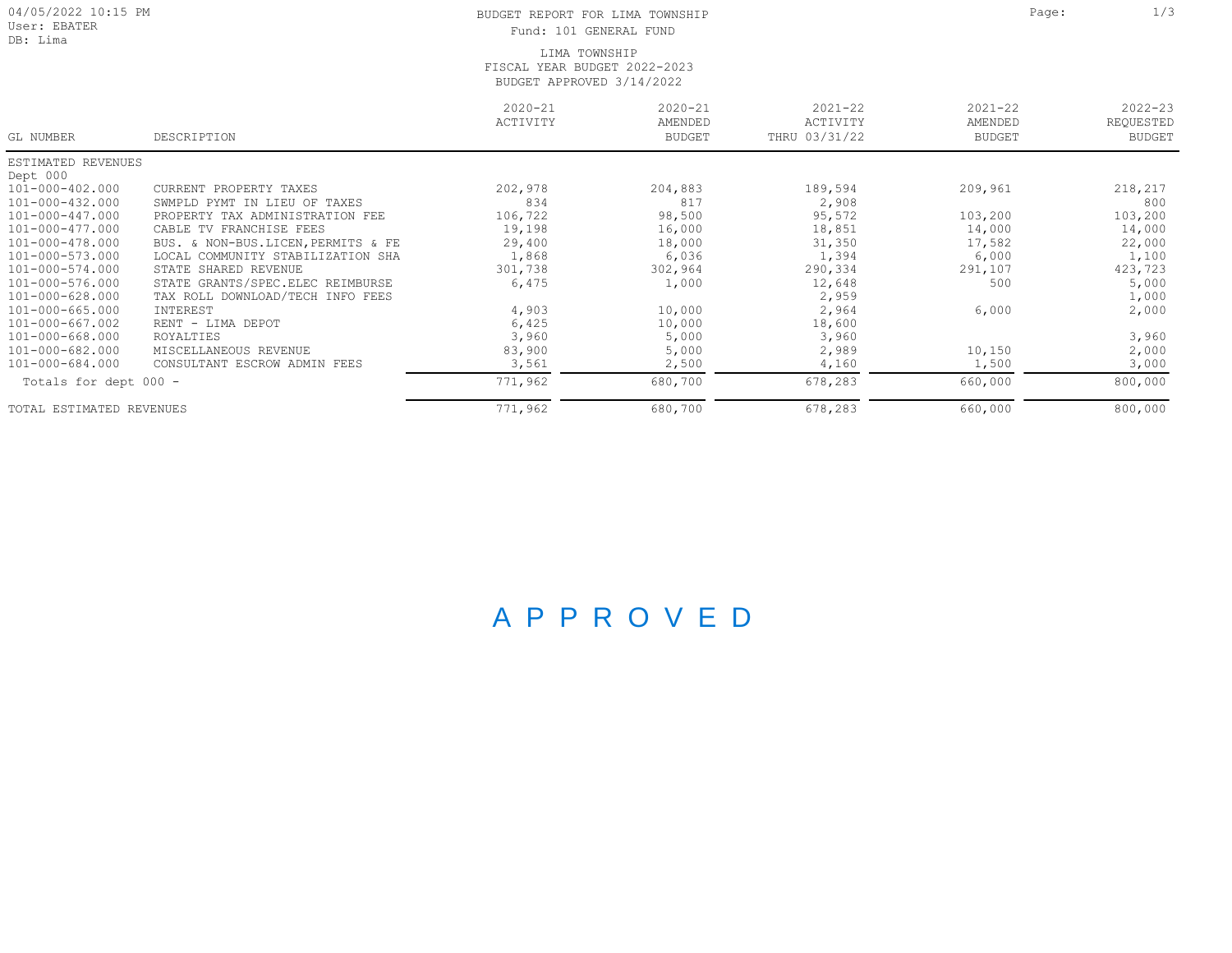## BUDGET REPORT FOR LIMA TOWNSHIP **Page:** 2/3 Fund: 101 GENERAL FUND

LIMA TOWNSHIP FISCAL YEAR BUDGET 2022-2023 BUDGET APPROVED 3/14/2022

| GL NUMBER                                | DESCRIPTION                                                          | $2020 - 21$<br>ACTIVITY | $2020 - 21$<br>AMENDED<br><b>BUDGET</b> | $2021 - 22$<br>ACTIVITY<br>THRU 03/31/22 | $2021 - 22$<br>AMENDED<br><b>BUDGET</b> | $2022 - 23$<br>REQUESTED<br><b>BUDGET</b> |
|------------------------------------------|----------------------------------------------------------------------|-------------------------|-----------------------------------------|------------------------------------------|-----------------------------------------|-------------------------------------------|
| APPROPRIATIONS                           |                                                                      |                         |                                         |                                          |                                         |                                           |
| Dept 101 - TRUSTEES                      |                                                                      |                         |                                         |                                          |                                         |                                           |
| 101-101-702.000                          | TRUSTEES - SALARIES                                                  | 6,396                   | 7,309                                   | 7,734                                    | 7,456                                   | 7,800                                     |
| 101-101-918.000                          | TRUSTEES - PROF DEVELOPMENT                                          |                         | 136                                     |                                          | 500                                     | 500                                       |
|                                          | Totals for dept 101 - TRUSTEES                                       | 6,396                   | 7,445                                   | 7,734                                    | 7,956                                   | 8,300                                     |
| Dept 171 - SUPERVISOR                    |                                                                      |                         |                                         |                                          |                                         |                                           |
| 101-171-702.000                          | SUPERVISOR - SALARY                                                  | 29,146                  | 31,795                                  | 32,379                                   | 32,432                                  | 33,890                                    |
| 101-171-918.000                          | SUPERVISOR - PROF DEVELOPEMNT                                        |                         | 500                                     |                                          | 1,000                                   | 1,000                                     |
| $101 - 171 - 955.000$                    | SUPERVISOR - MISC EXPENSE                                            | 2,400                   | 2,700                                   | 1,918                                    | 2,700                                   | 2,000                                     |
|                                          | Totals for dept 171 - SUPERVISOR                                     | 31,546                  | 34,995                                  | 34,297                                   | 36,132                                  | 36,890                                    |
| Dept 191 - ACCOUNTING                    |                                                                      |                         |                                         |                                          |                                         |                                           |
| 101-191-702.001                          | CLERK - SALARY                                                       | 31,795                  | 31,795                                  | 32,379                                   | 32,432                                  | 33,890                                    |
| 101-191-702.002                          | TREASURER - SALARY                                                   | 31,795                  | 31,795                                  | 32,379                                   | 32,432                                  | 33,890                                    |
| 101-191-703.003                          | SECRETARY - WAGES                                                    | 9,273                   | 11,800                                  | 11,461                                   | 12,000                                  | 12,500                                    |
| 101-191-703.005                          | DEPUTY CLERK - WAGES                                                 | 6,548                   | 6,500                                   | 209                                      | 3,000                                   | 10,250                                    |
| 101-191-703.006                          | DEPUTY TREASURER - WAGES                                             | 537                     | 3,000                                   | 1,234                                    | 2,000                                   | 2,000                                     |
| 101-191-703.007                          | ASSESSOR - WAGES                                                     | 1,000                   | 1,000                                   | 1,000                                    | 1,000                                   | 1,000                                     |
| 101-191-704.004                          | BOARD OF REVIEW                                                      | 1,175                   | 1,500                                   | 1,418                                    | 1,500                                   | 2,000                                     |
| 101-191-715.000                          | FICA - TWP PORTION                                                   | 3,606                   | 8,500                                   | 2,823                                    | 3,500                                   | 3,200                                     |
| 101-191-716.000                          | MERS - TWP PORTION                                                   | 9,076                   | 8,745                                   | 11,091                                   | 13,500                                  | 11,400                                    |
| 101-191-727.000                          | SUPPLIES                                                             | 4,471                   | 6,000                                   | 3,938                                    | 6,500                                   | 6,000                                     |
| 101-191-801.000                          | PROFES & CONTRACT SERV                                               | 22,566                  | 37,867                                  | 17,331                                   | 24,200                                  | 20,000                                    |
| 101-191-801.007                          | ASSESS - PROF.& CONTRACT SERVI                                       | 29,457                  | 29,458                                  | 29,457                                   | 29,458                                  | 35,000                                    |
| 101-191-880.000                          | COMMUNITY PROMOTIONS                                                 | 6,000                   | 6,200                                   | 6,000                                    | 6,500                                   | 7,000                                     |
| 101-191-900.000                          | PRINTING\PUBLISHING                                                  | 1,771                   | 1,400                                   | 1,050                                    | 3,300                                   | 3,000                                     |
| 101-191-915.000                          | MEMBERSHIP\DUES                                                      | 5,098                   | 5,100                                   | 5,423                                    | 5,430                                   | 6,000                                     |
| 101-191-918.000                          | PROFES DEVELOPMENT                                                   | 425                     | 1,000                                   | 1,073                                    | 1,075                                   | 800                                       |
| $101 - 191 - 955.000$                    | MISCELLANEOUS EXPENSE                                                |                         | 200                                     | 50                                       | 200                                     | 200                                       |
| 101-191-961.000                          | CONTINGENCIES                                                        | 156                     | 1,350                                   |                                          | 1,772                                   | 25,000                                    |
| 101-191-964.000<br>$101 - 191 - 965.000$ | TAX TRIBUNAL REFUNDS<br>INSURANCE/BONDS/DEDUCTIBLES                  | 18,216                  | 1,500<br>30,000                         | 176                                      | 1,500                                   | 800<br>30,000                             |
| 101-191-995.000                          | TRANSFERS OUT-AUDIT DESCRPANCIES                                     | (4, 232)                |                                         | 19,172                                   | 25,000                                  |                                           |
|                                          | Totals for dept 191 - ACCOUNTING                                     | 178,733                 | 224,710                                 | 177,664                                  | 206,299                                 | 243,930                                   |
|                                          |                                                                      |                         |                                         |                                          |                                         |                                           |
| Dept 262 - ELECTIONS                     |                                                                      |                         |                                         |                                          |                                         |                                           |
| 101-262-703.000                          | ELECT - WAGES                                                        | 14,703                  | 11,500                                  | 92                                       | 1,300                                   | 7,000                                     |
| 101-262-727.000<br>101-262-801.000       | ELECT - SUPPLIES<br>ELECT - PROF & CONTRACT SERVICES                 | 4,740<br>501            | 6,000<br>600                            | 7,434                                    | 4,000<br>7,800                          | 3,000<br>500                              |
| 101-262-900.000                          | ELECT - PRINTING\PUBLISHING                                          | 547                     | 800                                     |                                          | 800                                     | 1,000                                     |
| 101-262-918.000                          | ELECT - PROF DEVELOPMENT                                             | 358                     | 400                                     |                                          | 400                                     | 400                                       |
| 101-262-971.000                          | ELECT - FIXED ASSETS                                                 | 6,100                   | 3,000                                   |                                          |                                         |                                           |
|                                          | Totals for dept 262 - ELECTIONS                                      | 26,949                  | 22,300                                  | 7,526                                    | 14,300                                  | 11,900                                    |
|                                          |                                                                      |                         |                                         |                                          |                                         |                                           |
| Dept 265 - BUILDING AND GROUNDS          |                                                                      | 165                     | 200                                     |                                          |                                         |                                           |
| 101-265-727.001<br>101-265-727.002       | BLG&GR SUPPLIES - LEASED OFFICE<br>BLDG & GRDS - SUPPLIES - TWP HALL | 53                      | 200                                     | 166<br>29                                | 225<br>200                              | 500<br>350                                |
| 101-265-727.003                          | BLDG & GRDS - SUPPLIES - LIMA DEP                                    |                         |                                         | 33                                       | 100                                     |                                           |
| 101-265-801.001                          | BLDG & GRDS-PROF&CONTR SERV-LEASE                                    | 944                     | 1,200                                   | 1,111                                    | 1,200                                   | 9,580                                     |
| 101-265-801.002                          | BLDG & GRDS-PROF&CONTR SERV-TWP H                                    | 6,490                   | 8,000                                   | 4,849                                    | 9,500                                   | 10,000                                    |
| 101-265-801.003                          | BLDG&GRDS-PROF&CONTR SERV-LIMA DE                                    | 2,591                   | 8,000                                   | 814                                      | 7,900                                   | 8,000                                     |
| 101-265-801.004                          | BLDG&GRDS-PROF&CONT SERV-RECYCLE                                     | 175                     | 1,500                                   | 150                                      | 600                                     | 400                                       |
| 101-265-920.001                          | BLDG & GRDS-UTIL - LEASED OFF                                        | 3,241                   | 3,500                                   | 2,698                                    | 3,200                                   | 3,000                                     |
| 101-265-920.002                          | BLDG & GRDS-UTIL SERV - TWP HALL                                     | 2,883                   | 3,500                                   | 2,920                                    | 4,000                                   | 4,000                                     |